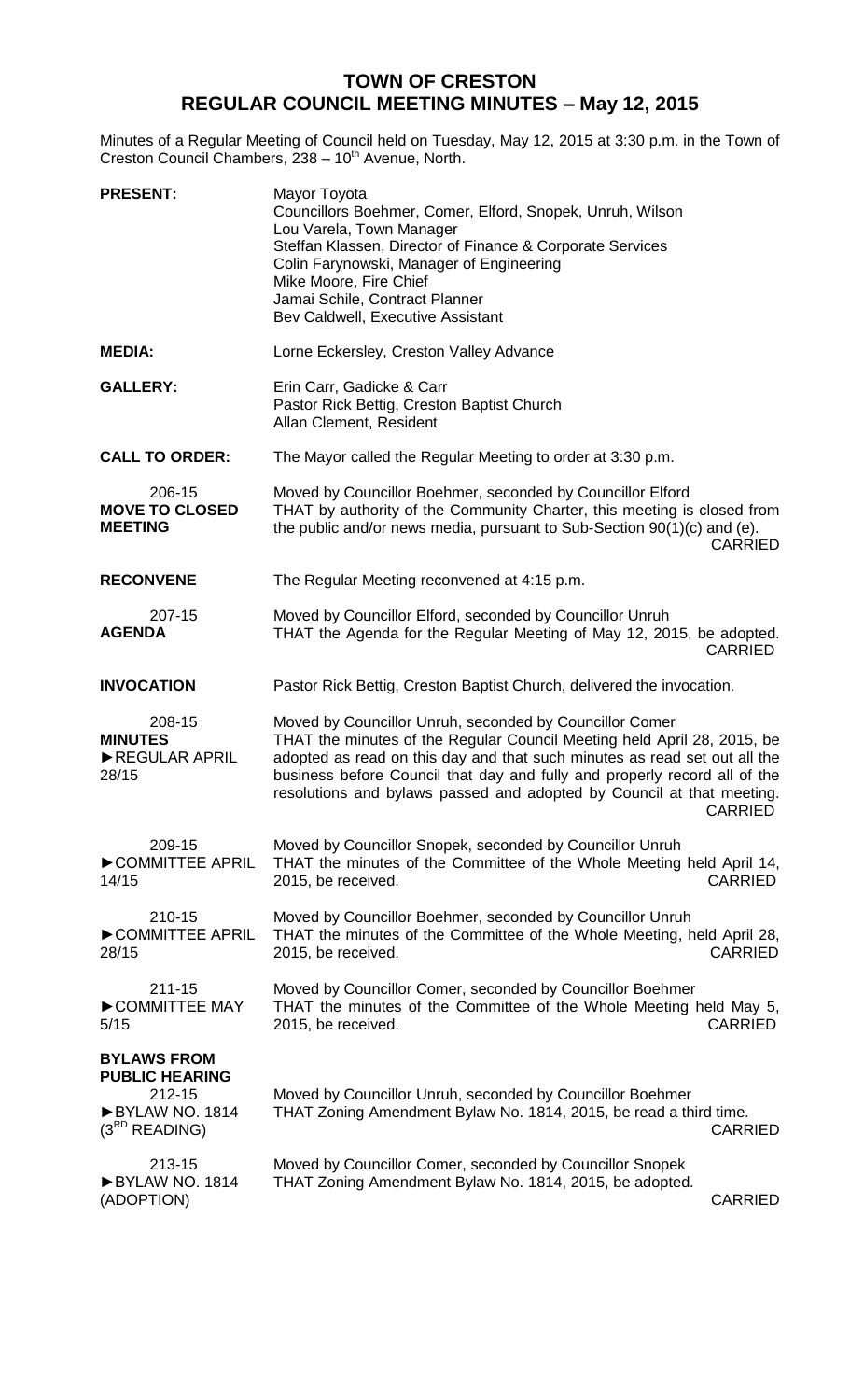| <b>DELEGATION</b><br>$\blacktriangleright$ 2014 TOWN<br><b>FINANCIAL</b><br><b>STATEMENTS</b>                                                    | Mayor Toyota welcomed Ms. Erin Carr of Gadicke & Carr, to the meeting<br>at 4:20 p.m.                                                                                                                                                                                                                                                                                                                                                                                                                                                                                                     |
|--------------------------------------------------------------------------------------------------------------------------------------------------|-------------------------------------------------------------------------------------------------------------------------------------------------------------------------------------------------------------------------------------------------------------------------------------------------------------------------------------------------------------------------------------------------------------------------------------------------------------------------------------------------------------------------------------------------------------------------------------------|
|                                                                                                                                                  | Ms. Carr proceeded to present the Auditor's report for the 2014 Town of<br>Creston Financial Statements. Ms. Carr advised that the audit was<br>conducted in accordance with Canadian generally accepted auditing<br>standards. In her opinion, the Town's financial statements presented<br>fairly, in all material respects, the financial position of the Town of Creston<br>as at December 31, 2014 and the results of its operation for the year then<br>ended in accordance with Canadian generally accepted accounting<br>principles.                                              |
|                                                                                                                                                  | Mayor Toyota thanked Ms. Carr for her presentation.                                                                                                                                                                                                                                                                                                                                                                                                                                                                                                                                       |
| <b>COUNCIL</b><br><b>COMMITTEE</b><br>214-15<br>APR. 14/15 MTG<br><b>RECOMMENDATIONS</b><br>$\blacktriangleright$ 2015 TAX (MILL)<br><b>RATE</b> | Moved by Councillor Snopek, seconded by Councillor Elford<br>THAT Council Committee Recommendations No. 1 and 2, from the April<br>14, 2015 Regular Committee of the Whole Meeting, be adopted as follows:<br><b>RECOMMENDATION NO. 1:</b><br>THAT the power point presentation by the Director of Finance and<br>Corporate Services, regarding tax rate setting (mill rates) for 2015, be<br>received; AND FURTHER, THAT Council consider giving three readings to<br>Tax Rates Bylaw No. 1818, 2015 at a Special Council Meeting to be held<br>at 3:50 p.m. on Tuesday, April 21, 2015. |
| <b>ASSET</b><br><b>MANAGEMENT</b>                                                                                                                | <b>RECOMMENDATION NO. 2:</b><br>THAT the Manager of Engineering present information on the Town's<br>Asset Management program, to members of the Committee of the Whole,<br>at a meeting to be held in May 2015.<br><b>CARRIED</b>                                                                                                                                                                                                                                                                                                                                                        |
| 215-15<br>$\triangleright$ 2014 AUDITED<br><b>FINANCIAL</b><br><b>STATEMENTS</b>                                                                 | Moved by Councillor Boehmer, seconded by Councillor Elford<br>That Ltr #319 from Gadicke & Carr, regarding the Auditor's Report for the<br>2014 Town of Creston Audited Financial Statements, be received; AND<br>FURTHER, THAT the 2014 Audited Financial Statements, as presented by<br>Ms. Erin Carr of Gadicke & Carr, a copy of which is attached to and forms<br>a part of these minutes as Appendix 'I', be adopted.<br><b>CARRIED</b>                                                                                                                                             |
| 216-15<br>RQST GRANT RE<br><b>WILD VOICES</b><br><b>CURRICULUM</b>                                                                               | Moved by Councillor Snopek, seconded by Councillor Comer<br>THAT Ltr #286 from the Columbia Basin Environment Education Network,<br>requesting a discretionary grant for its Wild Voices for Kids curriculum, be<br>received, and the Columbia Basin Environment Education Network<br>consider submitting an application under the Columbia Basin Trust,<br><b>CARRIED</b><br>Community Initiatives Program in 2016.                                                                                                                                                                      |
| 217-15<br>C2C FUNDING                                                                                                                            | Moved by Councillor Boehmer, seconded by Councillor Unruh<br>THAT Council supports staff submitting an application to the Union of BC<br>Municipalities, for Community to Community (C2C) funding with respect to<br>two projects the Town of Creston will be collaborating with the Lower<br>Kootenay Band on in 2015, i.e. the Town's Official Community Plan<br>process and the Lower Kootenay Band Canoe Trek to Burton's Cut.<br><b>CARRIED</b>                                                                                                                                      |
| 218-15<br>RQST WAIVE PARK<br><b>BOOKING FEE</b>                                                                                                  | Moved by Councillor Wilson, seconded by Councillor Unruh<br>THAT Ltr #300 from the Teen Action Committee, requesting the waiver of<br>the closed booking fee for Millennium Park, be received; AND FURTHER,<br>THAT Council authorizes staff to waive the closed booking fee of \$150.00<br>for the Teen Action Committee's concert to be held in Millennium Park on<br><b>CARRIED</b><br>August 15, 2015.                                                                                                                                                                                |
| 219-15<br>WATER RATES &<br>REGS. AMEND.<br><b>BYLAW</b>                                                                                          | Moved by Councillor Comer, seconded by Councillor Boehmer<br>THAT Ltr #294 from the Manager of Engineering, regarding Water Rates<br>and Regulations Amendment Bylaw No. 1819, 2015, be received; AND<br>FURTHER, THAT Council consider three readings to Water Rates and<br>Regulations Amendment Bylaw No. 1819, 2015, at the May 12, 2015<br>Regular meeting.<br><b>CARRIED</b>                                                                                                                                                                                                        |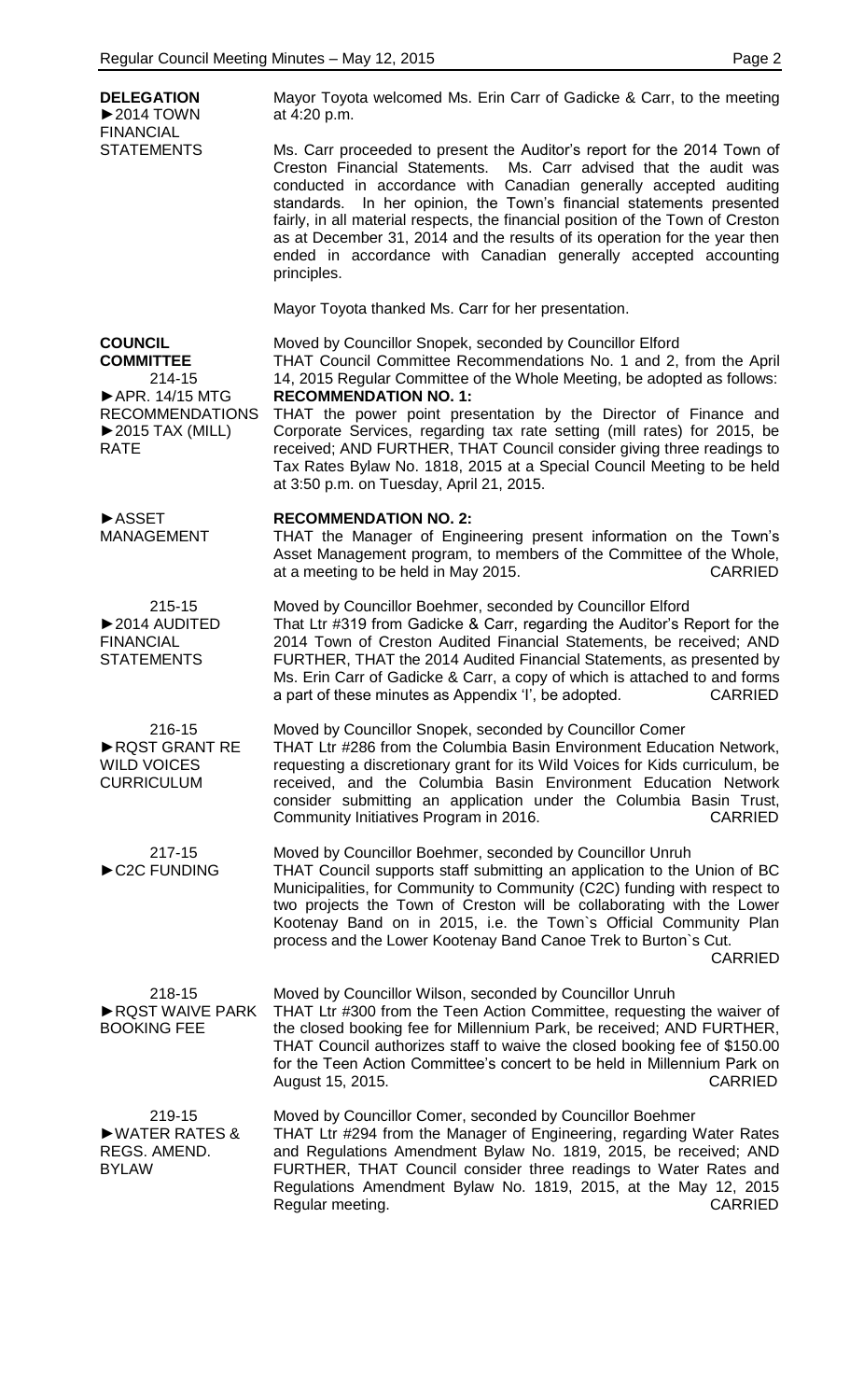| 220-15<br>FEES & CHARGES<br>BYLAW AMEND.             | Moved by Councillor Boehmer, seconded by Councillor Unruh<br>THAT Ltr #299 from the Director of Finance & Corporate Services,<br>regarding amendments to the Fees and Charges Bylaw, be received; AND<br>FURTHER, THAT Council consider three readings to Fees and Charges<br>Amendment Bylaw No. 1820, 2015, at the May 12, 2015 Regular meeting.<br><b>CARRIED</b>                         |
|------------------------------------------------------|----------------------------------------------------------------------------------------------------------------------------------------------------------------------------------------------------------------------------------------------------------------------------------------------------------------------------------------------------------------------------------------------|
| <b>BYLAWS</b><br>$221 - 15$                          | Moved by Councillor Boehmer, seconded by Councillor Snopek                                                                                                                                                                                                                                                                                                                                   |
| BYLAW 1819<br>$(1^{ST}$ & $2^{ND}$ RDGS)             | THAT Water Rates and Regulations Amendment Bylaw No. 1819, 2015,<br>be read a first time by title, second time by content.<br><b>CARRIED</b>                                                                                                                                                                                                                                                 |
| 222-15<br>BYLAW 1819<br>$(3^{RD}$ RDG)               | Moved by Councillor Boehmer, seconded by Councillor Elford<br>THAT Water Rates and Regulations Amendment Bylaw No. 1819, 2015,<br>be read a third time.<br><b>CARRIED</b>                                                                                                                                                                                                                    |
| 223-15<br>BYLAW 1820<br>$(1^{ST}$ & $2^{ND}$ RDGS)   | Moved by Councillor Unruh, seconded by Councillor Boehmer<br>THAT Fees and Charges Amendment Bylaw No. 1820, 2015, be read a<br>first time by title, second time by content.<br><b>CARRIED</b>                                                                                                                                                                                               |
| 224-15<br>BYLAW 1820<br>$(3^{RD}$ RDG)               | Moved by Councillor Comer, seconded by Councillor Boehmer<br>THAT Fees and Charges Amendment Bylaw No. 1820, 2015, be read a<br>third time.<br><b>CARRIED</b>                                                                                                                                                                                                                                |
| 225-15<br>STRATEGIC<br><b>PRIORITIES CHART</b>       | Moved by Councillor Boehmer, seconded by Councillor Comer<br>THAT the Strategic Priorities Chart, as presented, be received.<br><b>CARRIED</b>                                                                                                                                                                                                                                               |
| 226-15<br>FOLLOW UP<br><b>ACTION LIST</b>            | Moved by Councillor Unruh, seconded by Councillor Comer<br>THAT the Regular Council Meeting Follow-Up Action List, as of April 28,<br>2015, be received.<br><b>CARRIED</b>                                                                                                                                                                                                                   |
| 227-15<br>COMMITTEE OF<br>THE WHOLE<br><b>AGENDA</b> | Moved by Councillor Wilson, seconded by Councillor Comer<br>THAT the Regular Committee of the Whole Meeting agenda, as presented,<br>be received.<br><b>CARRIED</b>                                                                                                                                                                                                                          |
| <b>REPORTS OF REPS.</b><br>CLR BOEHMER               | Councillor Boehmer reported on his attendance at the Dash for Trash, Fire<br>Services Award Banquet, Focus on Youth and tour of Town Hall by ARES<br>Grade 5 class.                                                                                                                                                                                                                          |
| CLR COMER                                            | Councillor Comer reported on her attendance at a Creston Education<br>Centre meeting, Creston Valley Spirit Committee meeting, Fire Services<br>Award Banquet, a Creston Valley Spirit Committee meeting, Dash for<br>Trash, Focus on Youth and was a guest speaker at a class of students.                                                                                                  |
| CLR ELFORD                                           | Councillor Elford reported on his attendance at a Community Development<br>Fund public workshop, an Official Community Plan Committee meeting,<br>the Fire Services Award Banquet, Dash for Trash, and Arrow Creek Water<br>Commission meeting, and an Airport Society meeting.                                                                                                              |
| CLR SNOPEK                                           | Councillor Snopek reported on his attendance at the Fire Services Award<br>Banquet and an Arrow Creek Water Commission meeting.                                                                                                                                                                                                                                                              |
| CLR UNRUH                                            | Councillor Unruh reported on her attendance at a Creston Valley Services<br>Committee meeting, a Community Development Fund public workshop, an<br>Official Community Plan Committee meeting, a Kootenay East Regional<br>Hospital District meeting, the Fire Services Award Banquet, Dash for<br>Trash, and Focus on Youth.                                                                 |
| MAYOR TOYOTA                                         | Mayor Toyota reported on his attendance at a Community Development<br>Fund public workshop and meeting, a DestinationBC meeting, a UBCM<br>Police Oversight meeting, a Municipal Finance Authority meeting, the Fire<br>Services Awards Banquet, focus on Youth, a Creston Valley Services<br>Committee meeting, an Airport Society meeting, and tour of Town Hall by<br>ARES Grade 5 class. |
| 228-15<br>RECEIVE<br><b>REPORTS</b>                  | Moved by Councillor Boehmer, seconded by Councillor Comer<br>THAT the verbal Reports of Council and staff members, be received.<br><b>CARRIED</b>                                                                                                                                                                                                                                            |